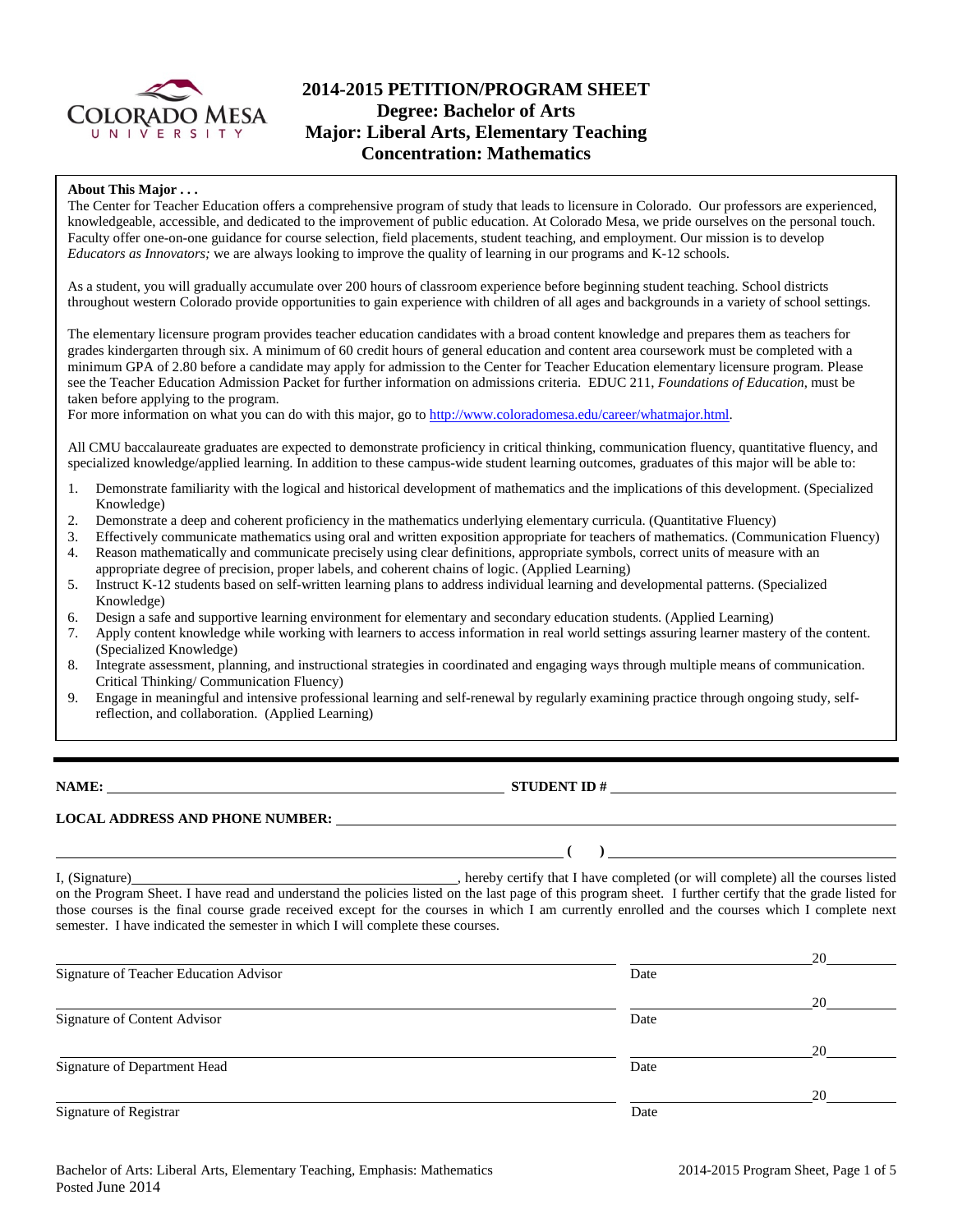#### **Students should work closely with a faculty advisor when selecting and scheduling courses prior to registration.**

 $\mathbf{I}$ 

Degree Requirements:

- 125-126 semester hours total (Students must complete a minimum of 30 of the last 60 hours of credit at CMU, with at least 15 semester hours in major discipline courses numbered 300 or higher).
- 40 upper division credits (A minimum of 15 taken at the 300-400 course levels within the major at CMU).
- 2.80 cumulative GPA or higher in all CMU coursework
- 2.80 cumulative GPA or higher in coursework toward the major content area
- Pre-collegiate courses (usually numbered below 100) cannot be used for graduation.
- A cumulative grade point average of 2.8 or higher must be maintained for -content courses-and overall GPA. A grade of B or better is required for all EDUC courses.
- A student must follow the CMU graduation requirements either from 1) the program sheet for the major in effect at the time the student officially declares a major; or 2) a program sheet for the major approved for a year subsequent to the year during which the student officially declares the major and is approved for the student by the department head. Because a program may have requirements specific to the degree, the student should check with the faculty advisor for additional criteria. It is the student's responsibility to be aware of, and follow, all requirements for the degree being pursued. Any exceptions or substitutions must be approved by the student's faculty advisor and Department Head.
- Foreign language proficiency must be demonstrated by high school coursework (2 years), college coursework (2 semesters), or competency testing.
- When filling out the program sheet a course can be used only once.
- See the "Undergraduate Graduation Requirements" in the catalog for additional graduation information.
- Students must PASS the PLACE or PRAXIS II exam in the content area prior to beginning the internship. Also, ALL other coursework toward the degree must be successfully completed prior to the internship.
- A grade of C or better must be earned in all required courses, unless otherwise stated.

**GENERAL EDUCATION REQUIREMENTS** (31 semester hours) See the current catalog for a list of courses that fulfill the requirements below. If a course is on the general education list of options and a requirement for your major, you must use it to fulfill the major requirement and make a different selection within the general education requirement

| Course No Title |  |  | Sem.hrs Grade Term/Trns |
|-----------------|--|--|-------------------------|
|-----------------|--|--|-------------------------|

**English** (6 semester hours, must receive a grade of "B" or better and must be completed by the time the student has 60 semester hours.) ENGL 111 English Composition 3 ENGL 112 English Composition 3 \_\_\_\_\_ \_\_\_\_\_\_ **Math:** MATH 205 (3 semester hours) Must be taken after MATH 105. Must receive a grade of "C" or better, must be completed by the time the student has 60 semester hours. MATH 205 Elements of Mathematics II 3 **Humanities** (3 semester hours)<br>ENGL\*\* ENGL\*\* \_\_\_\_\_\_\_\_\_\_\_\_\_\_\_\_\_\_\_\_\_\_\_\_\_\_\_\_ \_\_\_\_ \_\_\_\_\_ \_\_\_\_\_\_\_\_ \*Chosen from 131, 132, 150, 222, 231, 232, 254, 255, 261, 262 **Social and Behavioral Sciences** (6 semester hours) \*PSYC 233 Human Growth & Development3 \_\_\_\_\_ \_\_\_\_\_\_\_\_

GEOG 103 World Regional Geography 3

\*Must earn a "B" or higher

| Fine Arts (3 semester hours)<br><b>History</b> (3 semester hours)<br>HIST 131 United States History<br><b>Natural Sciences</b> (7 semester hours, one course must include a lab)<br><b>BIOL 101</b><br>General Human Biology<br>General Human Biology Lab<br>BIOL 101L | 3      |  |
|------------------------------------------------------------------------------------------------------------------------------------------------------------------------------------------------------------------------------------------------------------------------|--------|--|
|                                                                                                                                                                                                                                                                        |        |  |
|                                                                                                                                                                                                                                                                        |        |  |
|                                                                                                                                                                                                                                                                        |        |  |
|                                                                                                                                                                                                                                                                        |        |  |
|                                                                                                                                                                                                                                                                        |        |  |
|                                                                                                                                                                                                                                                                        | 3      |  |
|                                                                                                                                                                                                                                                                        | 1      |  |
| Concepts of Physics<br><b>PHYS 100</b>                                                                                                                                                                                                                                 | 3      |  |
| <b>OR</b>                                                                                                                                                                                                                                                              |        |  |
| PHYS 105/105L Physics by Inquiry and Lab 3                                                                                                                                                                                                                             |        |  |
| <b>OTHER LOWER DIVISION REQUIREMENTS</b> (6 semester hours)                                                                                                                                                                                                            |        |  |
| Foreign Language: Proficiency must be demonstrated in college or high school<br>coursework. See note in Degree Requirements.                                                                                                                                           |        |  |
|                                                                                                                                                                                                                                                                        |        |  |
| <b>Kinesiology</b> (3 semester hours)                                                                                                                                                                                                                                  |        |  |
| KINE 100 Health and Wellness                                                                                                                                                                                                                                           | 1      |  |
|                                                                                                                                                                                                                                                                        | 1      |  |
|                                                                                                                                                                                                                                                                        | 1      |  |
| Applied Studies (3 semester hours)                                                                                                                                                                                                                                     |        |  |
| SPCH 102 Speechmaking                                                                                                                                                                                                                                                  | 3      |  |
| Must earn a "B" or higher                                                                                                                                                                                                                                              |        |  |
| <b>MAJOR REQUIREMENTS: LIBERAL ARTS CORE</b>                                                                                                                                                                                                                           |        |  |
| (36 Semester Hours)                                                                                                                                                                                                                                                    |        |  |
|                                                                                                                                                                                                                                                                        |        |  |
| <b>Literacy:</b> (9 semester hours)<br>ENGL 240<br>Children's Literature                                                                                                                                                                                               |        |  |
| ENGL 245<br><b>Imaginative Writing</b>                                                                                                                                                                                                                                 | 3<br>3 |  |
| <b>ENGL 343</b><br>Language Systems and                                                                                                                                                                                                                                |        |  |
| <b>Linguistic Diversity</b>                                                                                                                                                                                                                                            | 3      |  |
|                                                                                                                                                                                                                                                                        |        |  |
| <b>Mathematics:</b> (6 semester hours)                                                                                                                                                                                                                                 |        |  |
| *MATH 105 Elements of Mathematics I                                                                                                                                                                                                                                    | 3      |  |
| MATH 301 Math for Elementary Teachers                                                                                                                                                                                                                                  | 3      |  |
| *Must earn a "C" or higher                                                                                                                                                                                                                                             |        |  |
| <b>Kinesiology:</b> (3 semester hours)                                                                                                                                                                                                                                 |        |  |
| KINE 321 Physical Activity and                                                                                                                                                                                                                                         |        |  |
| Health in the Classroom                                                                                                                                                                                                                                                | 3      |  |
| Social Sciences: (9 semester hours)                                                                                                                                                                                                                                    |        |  |
| <b>POLS 101</b><br>American Government                                                                                                                                                                                                                                 | 3      |  |
| <b>ECON 201</b><br>Principles of Macroeconomics                                                                                                                                                                                                                        | 3      |  |
| <b>HIST 225</b><br>History of Colorado                                                                                                                                                                                                                                 | 3      |  |
|                                                                                                                                                                                                                                                                        |        |  |
| <b>Science:</b> (6 semester hours)                                                                                                                                                                                                                                     |        |  |
| CHEM 100<br>Chemistry and Society                                                                                                                                                                                                                                      | 3      |  |
| <b>GEOL 100</b><br>Survey of Earth Science                                                                                                                                                                                                                             | 3      |  |
|                                                                                                                                                                                                                                                                        |        |  |
| <b>Art:</b> (3 semester hours)                                                                                                                                                                                                                                         |        |  |
| <b>ARTD 410*</b><br>Elementary Art Ed Methods<br>*Prerequisites: EDUC 211, EDUC 341, EDUC 343                                                                                                                                                                          | 3      |  |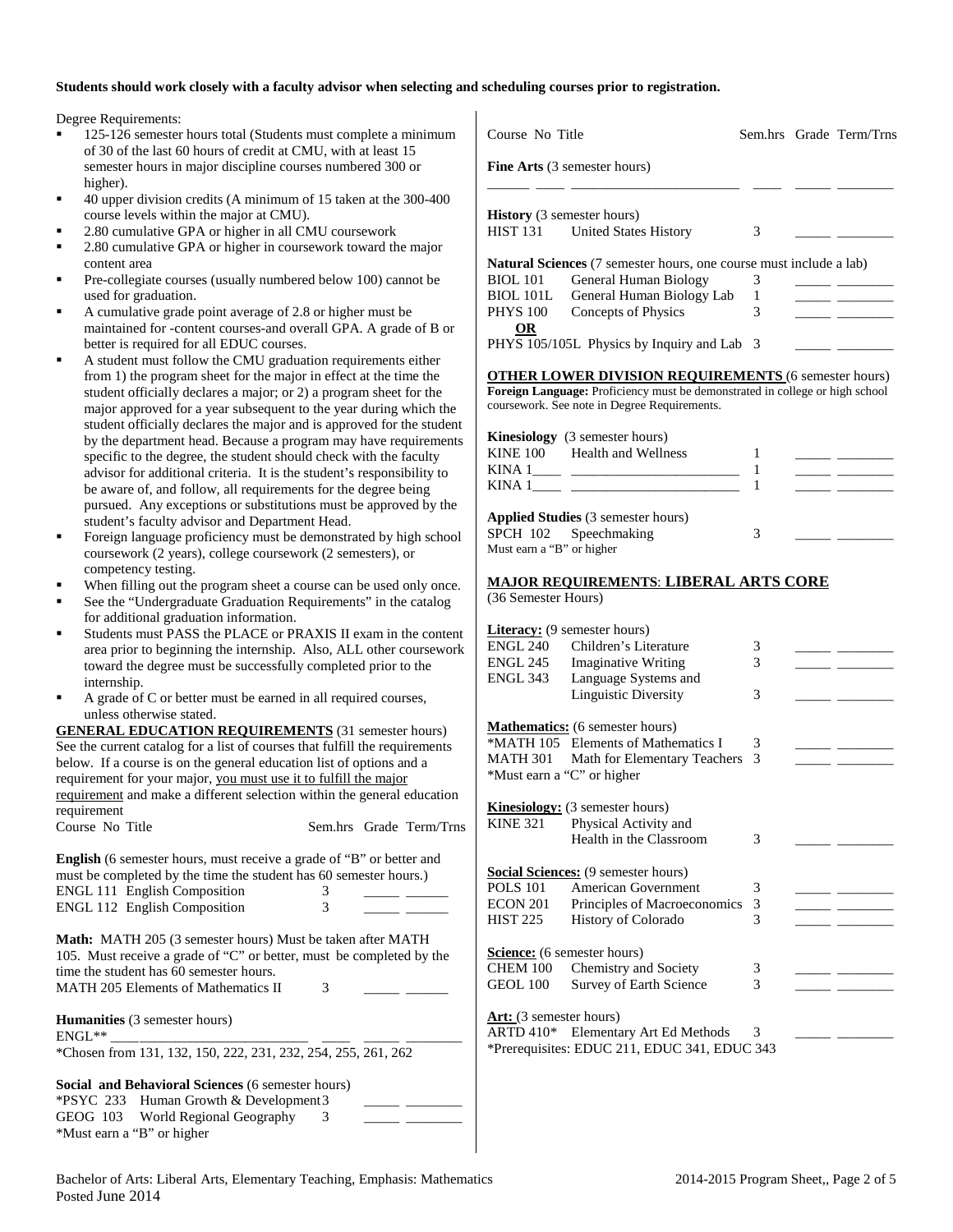| Course No Title                                       | Sem.hrs Grade Term/Trns | Course No<br>Title                                                                                                         | Sem.hrs Grade<br>Term/Trns |
|-------------------------------------------------------|-------------------------|----------------------------------------------------------------------------------------------------------------------------|----------------------------|
| <b>MATH CONTENT AREA</b> (15 semester hours)          |                         | <b>Concentration:</b> 3 semester hours chosen from Concentration Electives<br>below (make sure all prerequisites are met): |                            |
| <b>Required Courses:</b> (12 semester hours)          |                         |                                                                                                                            |                            |
| STAT 200<br>Probability and Statistics                | 3                       |                                                                                                                            |                            |
| *Select one of the following: CSCI 305 or CSCI 110    |                         | <b>Concentration:</b> (3 semester hours)                                                                                   |                            |
| <b>Tech for Math Educators</b><br>*CSCI 305           | 3                       | Choose one course from the following:                                                                                      |                            |
| $\Omega$                                              |                         | MATH 305 Euclidean Geometry (3)                                                                                            |                            |
| *CSCI 110<br><b>Beginning Programming</b>             | 3                       | MATH 369 Discrete Structures (3)                                                                                           |                            |
| *Select one of the following: MATH 151 or MATH 146    |                         | STAT 311 Statistical Methods (3)                                                                                           |                            |
| *MATH 151<br>Calculus I                               | 5                       | MATH 340 Ethnomathematics (3)                                                                                              |                            |
| $OR$                                                  |                         |                                                                                                                            |                            |
| *MATH 146<br>Calculus for Biological                  |                         |                                                                                                                            |                            |
| Sciences                                              | 5                       |                                                                                                                            |                            |
| <b>Explorations in Mathematics</b><br><b>MATH 389</b> |                         |                                                                                                                            |                            |
|                                                       |                         |                                                                                                                            |                            |
|                                                       |                         |                                                                                                                            |                            |

#### **Elementary Education Requirements** ( 38 semester hours – 840 Field Experience Hours)

\***Prerequisites:** ENGL 111, ENGL 112, SPCH 102, PSYC 233, EDUC 211 (all with a grade of B or better), and MATH 105 with grade of C or better and formal acceptance into the Teacher Education Program.

| <b>Foundations of Education</b> |    |                                 | 2 semester hours  | 20 Field Experience Hours  |
|---------------------------------|----|---------------------------------|-------------------|----------------------------|
| Pedagogy & Assessment:          |    |                                 |                   |                            |
| K-6/Elementary                  | 3  |                                 | 3 semester hours  | 20 Field Experience Hours  |
| <b>Teaching to Diversity</b>    |    |                                 | 3 semester hours  | 20 Field Experience Hours  |
| Exceptional and ELL             | 3  |                                 | 3 semester hours  |                            |
|                                 |    |                                 | 1 semester hour   |                            |
| Methods of Teaching Lang.       |    |                                 |                   |                            |
| & Literacy: EL                  | 6  |                                 | 6 semester hours  | 60 Field Experience Hours  |
| Methods of Teaching Math:       |    |                                 |                   |                            |
| EC/EL                           | 3  |                                 | 3 semester hours  | 60 Field Experience Hours  |
| Methods of Teaching Science     |    |                                 |                   |                            |
| & Social Science: EC/EL         | 3  |                                 | 3 semester hours  | 60 Field Experience Hours  |
| <b>Educational Assessment</b>   |    |                                 | 1 semester hours  |                            |
| Classroom Management            |    |                                 | 1 semester hour   |                            |
| Teaching Internship/Collog.:    |    |                                 |                   |                            |
| EL                              | 12 |                                 | 12 semester hours | 600 Field Experience Hours |
| EDUC <sub>499C</sub>            |    | Technology for K-12 Educators 1 |                   |                            |

**\*\*All EDUC prefix courses listed above must be completed with a grade of B or better to progress through the program sequence.**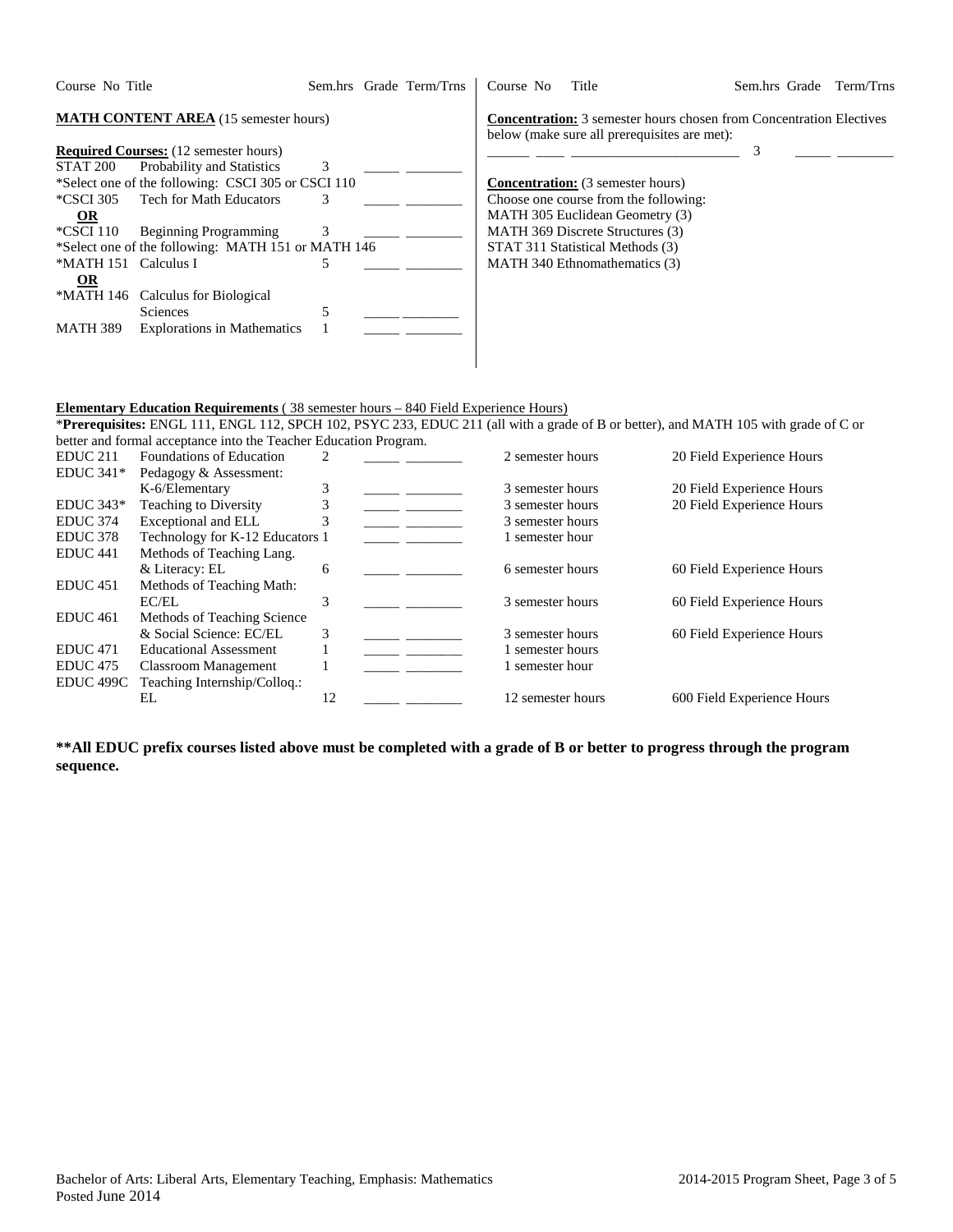# **SUGGESTED COURSE SEQUENCING FOR A MAJOR IN LIBERAL ARTS MATH – LEADING TO ELEMENTARY TEACHER LICENSURE**

This is a recommended sequence of course work. Certain courses may have prerequisites or are only offered during the Fall or Spring semesters. It is the student's responsibility to meet with the assigned advisor and check the 2 year course matrix on the Colorado Mesa website for course availability.

## **FRESHMAN YEAR**

| <b>Fall Semester</b> |                               | <b>Hours</b> | <b>Spring Semester</b> |                            | <b>Hours</b> |
|----------------------|-------------------------------|--------------|------------------------|----------------------------|--------------|
| <b>ENGL 111</b>      | <b>English Composition</b>    |              | ENGL 112               | <b>English Composition</b> |              |
| <b>POLS</b> 101      | American Government           |              | CHEM 100               | Chemistry and Society      | 3            |
| <b>HIST 131</b>      | United States History         |              | <b>SPCH 102</b>        | Speechmaking               | 3            |
| <b>PSYC 233</b>      | Human Growth and Development  | 3            | GEOL 100               | Survey of Earth Science    | 3            |
| <b>PHYS 100</b>      | Concepts of Physics OR        |              | <b>MATH 105</b>        | Elements of Mathematics I  | 3            |
| <b>PHYS</b> 105      | Physics by Inquiry <b>AND</b> | 2            | <b>KINA</b>            | Activity                   |              |
| <b>PHYS 105L</b>     | Physics by Inquiry Lab        |              |                        |                            | 16           |
| <b>KINA</b> Activity |                               |              |                        |                            |              |
|                      |                               | 16           |                        |                            |              |

## **SOPHOMORE YEAR**

| <b>Fall Semester</b>         |                                               | <b>Hours</b> | <b>Spring Semester</b>             |                                                                | <b>Hours</b>   |
|------------------------------|-----------------------------------------------|--------------|------------------------------------|----------------------------------------------------------------|----------------|
| <b>BIOL</b> 101              | General Human Biology                         |              | <b>ENGL 240</b>                    | Children's Literature                                          | 3              |
| <b>BIOL 101L</b>             | General Human Biology Lab                     |              | <b>HIST 225</b>                    | <b>History of Colorado</b>                                     | 3              |
| $ENGL$ <sub>____</sub>       | <b>General Education Humanities (English)</b> | 3            | <b>General Education Fine Arts</b> |                                                                | 3              |
| KINE 100 Health and Wellness |                                               |              | <b>MATH 151</b>                    | Calculus I OR                                                  |                |
| STAT 200                     | Probability and Statistics                    |              | MATH 146                           | <b>Calculus for Biological Sciences</b>                        | 5              |
| <b>MATH 205</b>              | Elements of Mathematics II                    |              | *EDUC 211                          | <b>Foundations of Education</b>                                | $\overline{2}$ |
| ECON 201                     | Principles of Macroeconomics                  |              |                                    |                                                                | 16             |
|                              |                                               | 17           |                                    | *Must be taken prior to acceptance into the Center for Teacher |                |

Education. Offered in summer, fall and spring semesters.

## **JUNIOR YEAR**

| <b>Fall Semester</b>              |                                              | <b>Hours</b> | <b>Spring Semester</b> |  |
|-----------------------------------|----------------------------------------------|--------------|------------------------|--|
| <b>EDUC 341</b>                   | Pedagogy and Assessment: Elementary          |              | EDUC <sub>374</sub>    |  |
| EDUC <sub>343</sub>               | <b>Teaching to Diversity</b>                 |              | <b>EDUC</b> 378        |  |
| <b>MATH 301</b>                   | Mathematics for Elementary Teachers          | 3            | *CSCI 305              |  |
| <b>KINE 320</b>                   | <b>Elementary Physical Education Methods</b> | 3            | <b>CSCI 110</b>        |  |
| <b>ENGL 245</b>                   | <b>Imaginative Writing</b>                   |              | ENGL 343               |  |
| <b>MATH Concentration Course*</b> |                                              | <u>3</u>     | <b>ARTD 410</b>        |  |
|                                   |                                              | 18           | <b>GEOG 103</b>        |  |

**Hours** Exceptional and ELL 3 Technology for K-12 Educators 1 Technology for Mathematics Educators **or** Beginning Programming 3 Language Systems/Linguistic Diversity 3<br>Elementary Art Methods 3 Elementary Art Methods World Regional Geography 3 \*MATH 389 Explorations in Mathematics  $\frac{1}{2}$ 17

\*Chosen from MATH 340, MATH 369, MATH 305, or STAT 311 \*Only offered in spring

# **SENIOR YE Fall Semester Hours**

| т ан эснкэкс        | 110013                                   |     |
|---------------------|------------------------------------------|-----|
| EDUC <sub>441</sub> | Meth. of Teaching Language/Literature    | 6.  |
| EDUC <sub>451</sub> | Methods of Teaching Mathematics          | 3   |
| EDUC <sub>461</sub> | Meth. of Teaching Science/Social Studies | -3- |
| EDUC <sub>471</sub> | Educational Assessment for K-12          |     |
|                     |                                          | 13  |

| ٨<br>ш<br>u |  |
|-------------|--|
|             |  |

| <b>Spring Semester</b> | <b>Hours</b>                               |    |
|------------------------|--------------------------------------------|----|
| EDUC 499C              | Teaching Internship/Colloq.: Elementary 12 |    |
| EDUC 475               | Classroom Management for K-12              |    |
|                        |                                            | 13 |